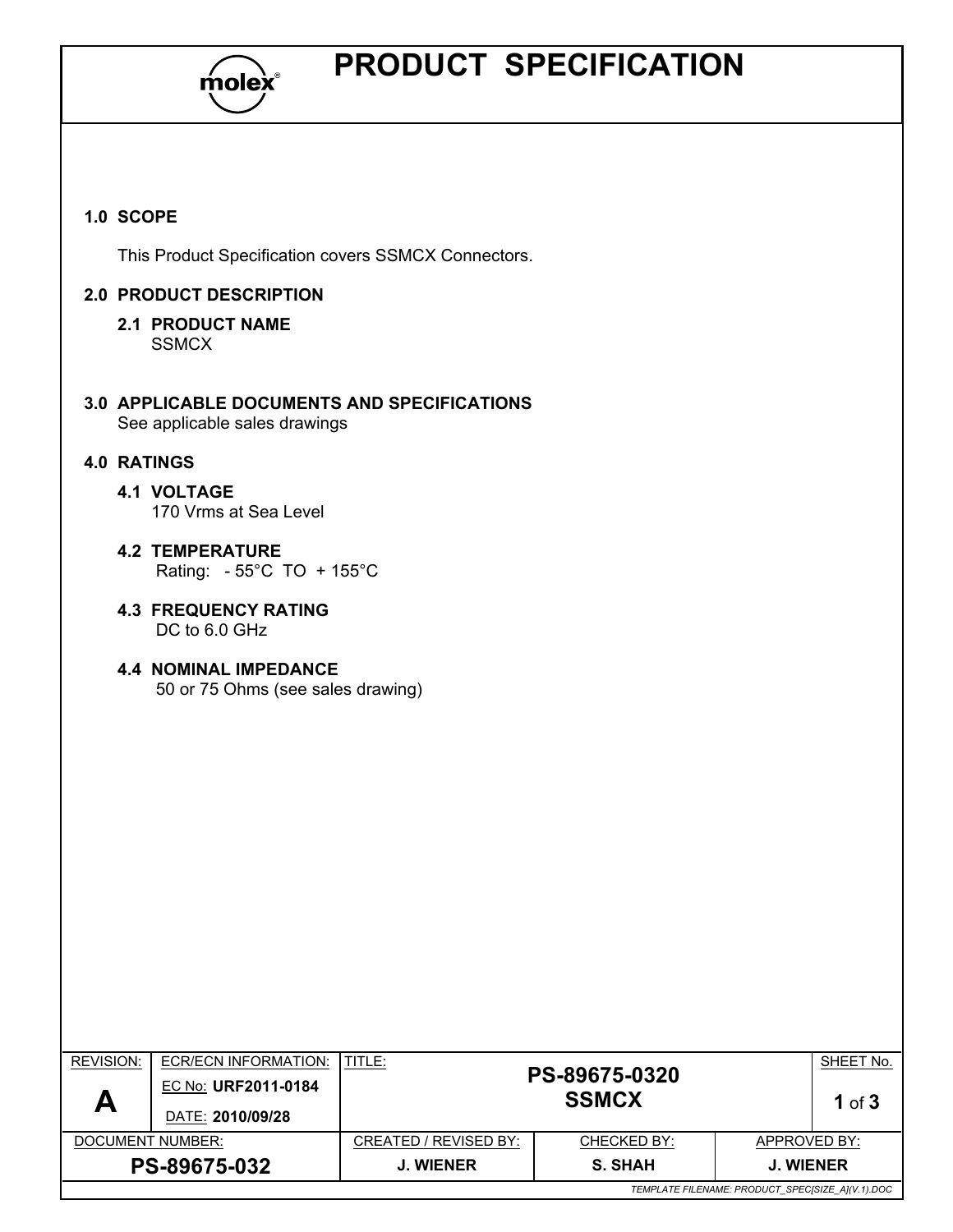

# PRODUCT SPECIFICATION

#### 5.0 PERFORMANCE

#### 5.1 ELECTRICAL REQUIREMENTS

| <b>ITEM</b>  | <b>DESCRIPTION</b>                           | <b>TEST CONDITION</b>                                                          | <b>REQUIREMENT</b>                                                                                                                                   |
|--------------|----------------------------------------------|--------------------------------------------------------------------------------|------------------------------------------------------------------------------------------------------------------------------------------------------|
| 1            | <b>Insulation</b><br><b>Resistance</b>       | MIL-PRF-39012, paragraph 3.11                                                  | >=1000 Megohms                                                                                                                                       |
| $\mathbf{2}$ | <b>Dielectric</b><br>Withstanding<br>Voltage | MIL-PRF-39012, paragraph 3.17                                                  | 500 Vrms                                                                                                                                             |
| 3            | Contact<br><b>Resistance</b>                 | MIL-PRF-39012, paragraph 3.16<br><b>Center Contact</b><br><b>Outer Contact</b> | 10 Milliohms Max<br>4 Milliohms Max                                                                                                                  |
| 4            | <b>Voltage Standing</b><br><b>Wave Ratio</b> | MIL-PRF-39012, paragraph 3.14                                                  | 50 Ohm:<br>$0-1$ GHz: 1.07 Max<br>1-3 GHz: 1.15 Max<br>3-6 GHz: 1.25 Max<br>75 Ohm:<br>$0-1$ GHz: 1.07 Max<br>1-3 GHz: 1.18 Max<br>1-6 GHz: 1.40 Max |
| 5            | <b>RF Leakage</b>                            | MIL-PRF-39012, paragraph 3.26                                                  | -70 dB @ 2.5 GHz                                                                                                                                     |
| 6            | <b>RF Insertion Loss</b>                     | MIL-PRF-39012, paragraph 3.27                                                  | 50 Ohm:<br>0.10 dB Max @ 1GHz<br>75 Ohm:<br>0.17 dB Max @ 1GHz                                                                                       |

#### 5.2 MECHANICAL REQUIREMENTS

| <b>ITEM</b>                                                     | <b>DESCRIPTION</b>                      | <b>TEST CONDITION</b>                                                       | <b>REQUIREMENT</b>                                                           |                         |  |
|-----------------------------------------------------------------|-----------------------------------------|-----------------------------------------------------------------------------|------------------------------------------------------------------------------|-------------------------|--|
| 7                                                               | <b>Material</b>                         | MIL-PRF-39012, paragraph 3.3                                                | See Sales Drawing                                                            |                         |  |
| 8                                                               | <b>Finish</b>                           | MIL-PRF-39012, paragraph 3.3.1                                              | See Sales Drawing                                                            |                         |  |
| 9                                                               | <b>Design</b>                           | MIL-PRF-39012, paragraph 3.4                                                |                                                                              | See Sales Drawing       |  |
| 10                                                              | Recommended<br><b>Mating Torque</b>     |                                                                             | N/A<br>Engagement: 3.0 lbs Max<br>Disengagement: 1.0 - 3.0 lbs<br>N/A<br>N/A |                         |  |
| 11                                                              | Force to Engage and<br><b>Disengage</b> | MIL-PRF-39012, paragraph 3.5.1<br><b>Axial Force</b><br><b>Radial Force</b> |                                                                              |                         |  |
| 12                                                              | <b>Coupling Proof</b><br><b>Torque</b>  | MIL-PRF-39012, paragraph 3.6                                                |                                                                              |                         |  |
|                                                                 |                                         |                                                                             |                                                                              |                         |  |
| <b>REVISION:</b><br>ECR/ECN INFORMATION:<br>EC No: URF2011-0184 |                                         | TITLE:<br>PS-89675-0320<br><b>SSMCX</b>                                     |                                                                              | SHEET No.<br>$2$ of $3$ |  |
|                                                                 | DATE: 2010/09/28                        |                                                                             |                                                                              |                         |  |

| Л                                                | DATE: 2010/09/28 |                       | OOMUA       | ∠ ০া ১           |
|--------------------------------------------------|------------------|-----------------------|-------------|------------------|
| DOCUMENT NUMBER:                                 |                  | CREATED / REVISED BY: | CHECKED BY: | APPROVED BY:     |
| <b>PS-89675-032</b>                              |                  | <b>J. WIENER</b>      | S. SHAH     | <b>J. WIENER</b> |
| TEMPLATE FILENAME: PRODUCT_SPEC[SIZE_A](V.1).DOC |                  |                       |             |                  |